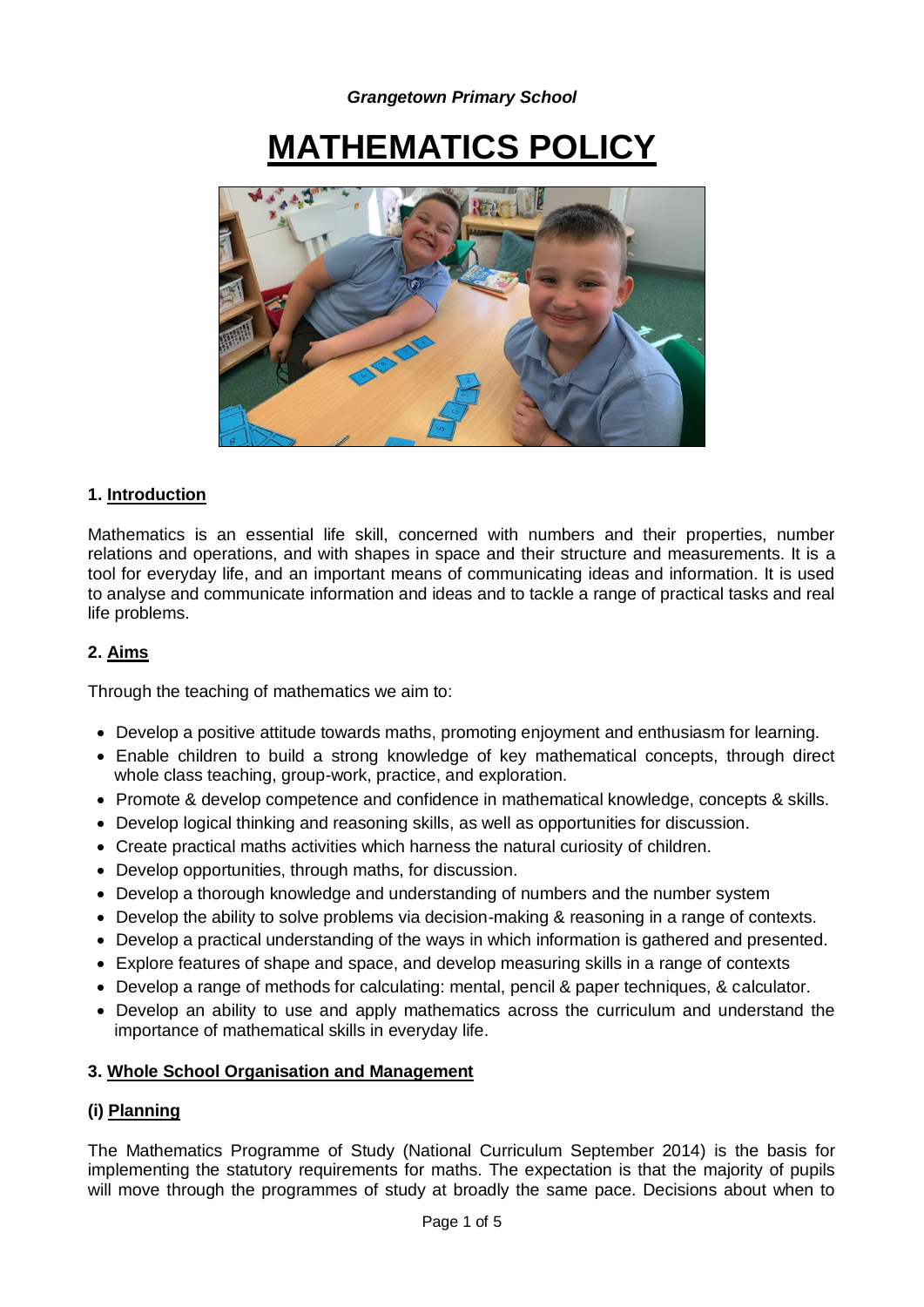progress should always be based on the security of children"s understanding and their readiness to progress to the next stage. Pupils who grasp concepts rapidly will be challenged through being offered rich and more sophisticated problems and opportunities for reasoning before any acceleration through new content. Those who are not sufficiently confident with earlier material will consolidate their understanding, through additional practice, before moving on.

The class teacher completes the weekly planning for the teaching of mathematics. These weekly plans list the specific learning objectives for each lesson and also the objectives for the daily maths meeting and give details of how the lessons are to be taught.

The Grangetown Calculation policy which outlines the development of written methods in maths is used across the school to ensure continuity, consistency and progression.

## **(ii) Time Allocation**

Mathematics is taught through a daily maths lesson. To help develop basic skills and rapid recall, regular "maths meetings" also take place across KS2 and additional maths games (including the use of ICT), activities and songs take place in KS1. Maths interventions take place in order to address specific areas – usually in the form of immediate intervention if objectives have been misunderstood in lessons.

## **(iii) Assessment**

Assessment takes place in line with our Assessment Policy. It is an integral part of learning and teaching and is a continuous process. Short term assessments, closely matched to the teaching objectives, are made - which we use to help us to adjust daily lesson plans. A traffic light system is used when marking the children"s books. The children also self assess using a traffic light system to enable the teacher to gauge the correct level of the children"s understanding. CPA is also added to work and letters circled depending upon whether they have used concrete resources, pictorial resources or if children have worked out using abstract methods. Maths joggers are also used as a revision of objectives the children have covered or to practise objectives children found more difficult.

Medium-term assessments are made to measure progress against maths objectives, and to help teachers plan the next unit of work. Teachers use Sunderland Solutions as a way of recording children"s understanding and progress in objectives covered across each term. Assessments are a blend teacher assessment with more formal written tests used each term, to support and inform teachers of children"s understanding, attainment and progress. Children in years 2 and 6 are formally tested using the national Standard Assessment Test.

# **(iv) Cross Curricular Links**

Mathematics is an integral part of our daily lives and therefore manifests itself in many areas of the curriculum. Through our theme-based curriculum, links are made where possible to other core and foundation areas.

## **(v) Reporting to and working with parents**

- Each term, parents are invited to the school for a consultation to discuss their child"s progress and attainment.
- An annual written report is sent to parents, with information related to progress and attainment.
- Parents also receive an informative, half-termly Parent Pamphlet, providing information related to all areas of the curriculum and some tips on how to assist their child with their learning at home (including maths).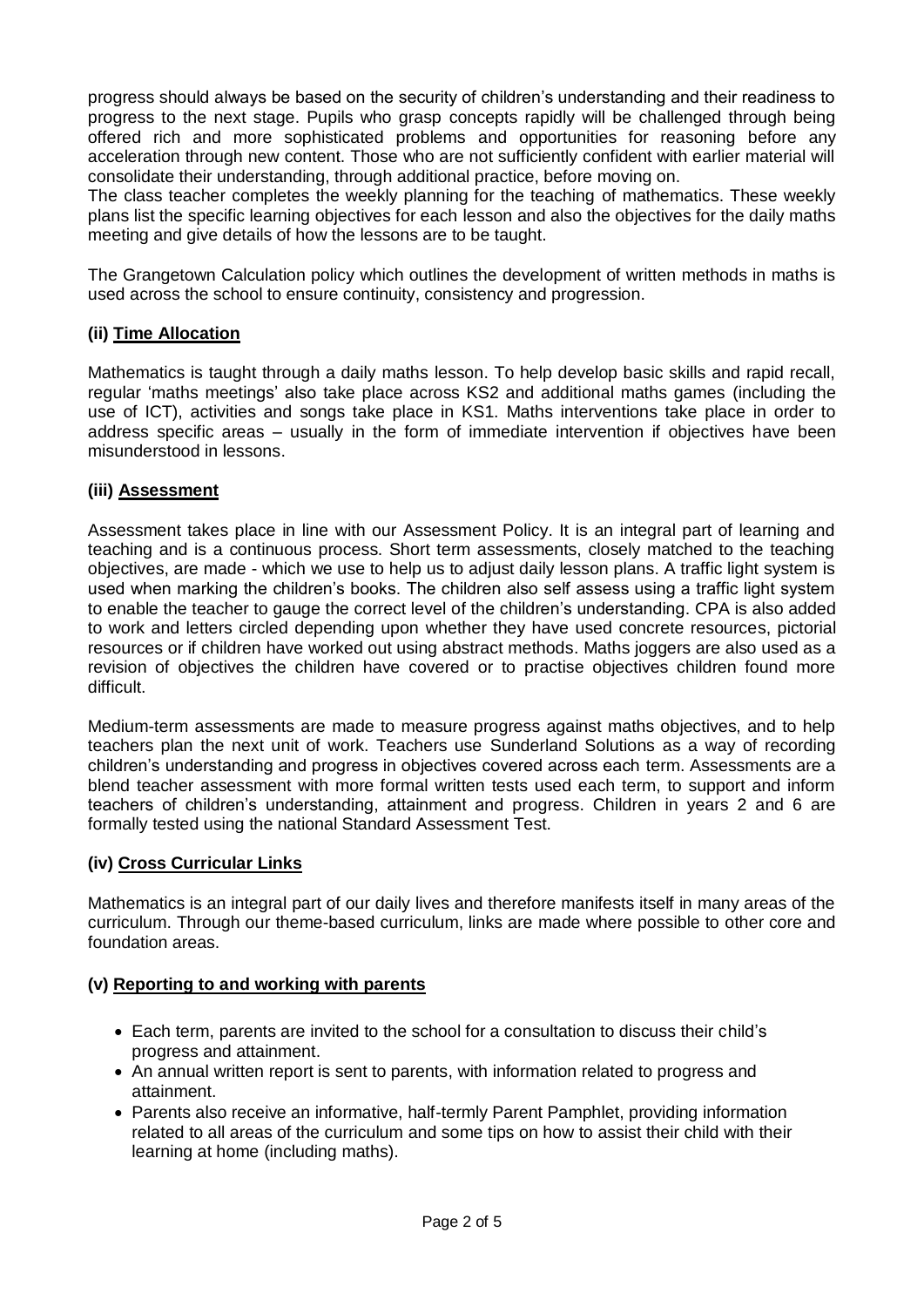Every class holds a termly Parents" & Carers" Workshop, during which parents can work alongside their children on a learning activity (covering various curriculum areas, sometimes involving Maths).

# **4. Lesson Management and Organisation of Teaching**

# **(i) Planning**

- The Maths Framework (Sep 2014) is the basis for implementing the statutory requirements of the programme of study for mathematics. Learning is broken down into small, connected steps, building from what pupils already know. Skilled questioning challenges thinking and develops learning for all pupils.
- Contexts and representations are carefully chosen to develop reasoning skills and to help pupils link concrete ideas to pictorial representations and abstract mathematical concepts.
- The use of high quality materials and tasks to support learning and provide access to the mathematics, is integrated into lessons. These may include textbooks, visual images and concrete resources
- Our school Quest curriculum document outlines the Long term planning for maths and shows Year group objectives for each maths domain. Objectives are organised into terms and weeks and follow the White Rose Small Steps scheme of work. Problem solving and reasoning objectives are also included for each year group.
- Our medium term planning gives details of the main teaching objectives for each half-term. They ensure an appropriate balance of work across each half-term. Any cross curricular links involving maths are added to medium term topic webs.
- Short Term plans or weekly planning includes objectives/skills being taught, teaching points, details of tasks or activity – including differentiation or guided work, how work will be assessed and reviewed, daily maths meetings and any immediate interventions needed.

# **(ii) Features of teaching**

- Key new learning points are identified explicitly.
- There is regular interchange between concrete/contextual ideas, pictorial representations and their abstract/symbolic representation. As the children become more confident, they may choose to move straight to pictorial or abstract.
- Mathematical generalisations are emphasised as they emerge from underlying mathematics, which is thoroughly explored within contexts that make sense to pupils.
- Making comparisons is an important feature of developing deep knowledge. The questions "What"s the same, what"s different?" are often used to draw attention to essential features of concepts.
- Repetition of key ideas (for example, in the form of talk partners etc) is used frequently. This helps to verbalise and embed mathematical ideas and provides pupils with a shared language to think about and communicate mathematics.
- Teacher-led discussion is interspersed with short tasks involving pupil to pupil discussion and completion of short activities.
- Formative assessment is carried out throughout the lesson; the teacher regularly checks pupils" knowledge and understanding and adjusts the lesson accordingly.
- Gaps in pupils" knowledge and understanding are identified early by in-class questioning. They are addressed rapidly through individual or small group intervention, either on the same day or the next day, which may be separate from the main mathematics lesson, to ensure all pupils are ready for the next lesson.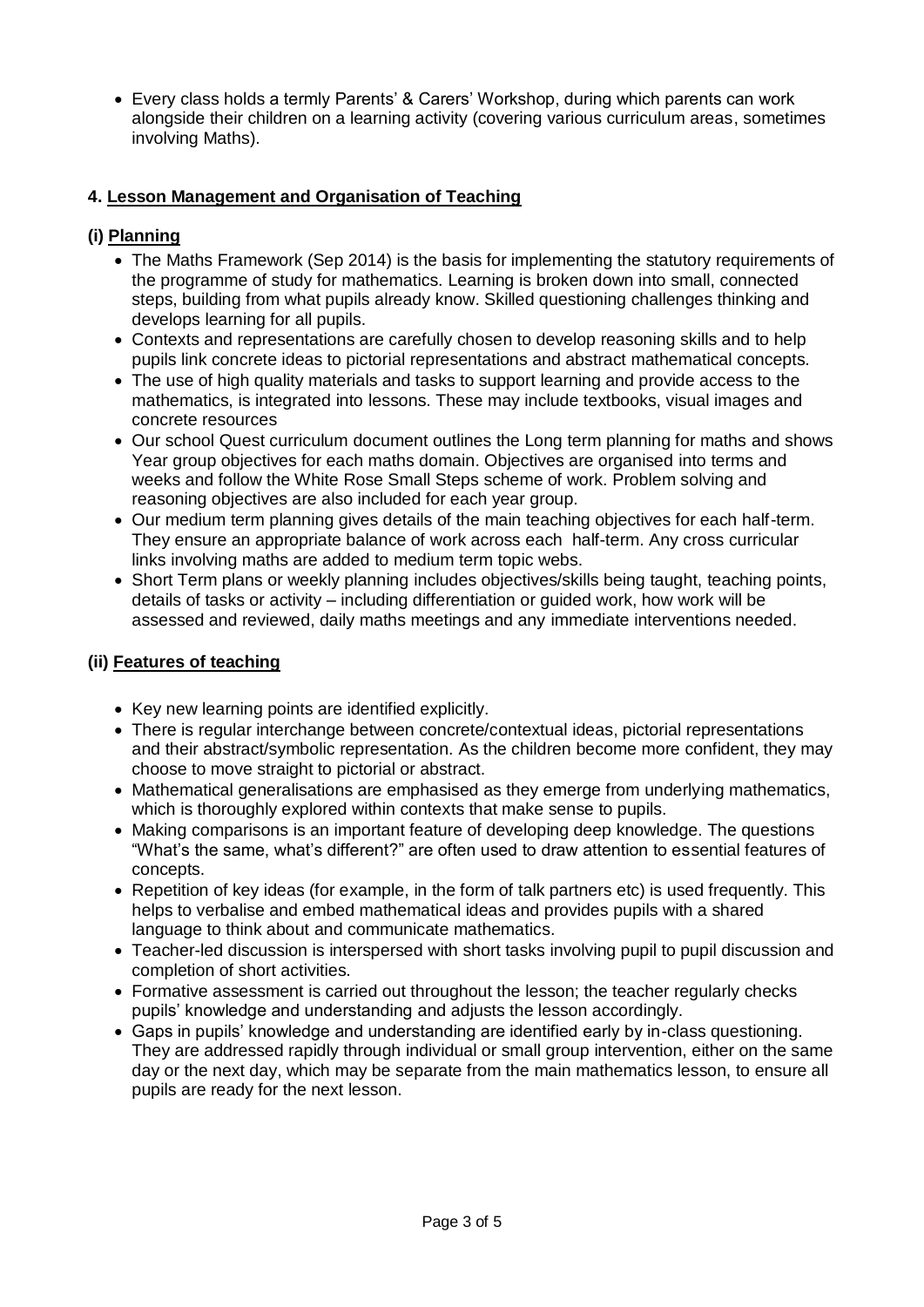## **(iii) Special Educational Needs**

Provision is made for any pupils with special educational needs. The curriculum is differentiated through the use of differing pupil task, adapted equipment and resources and levels of adult support.

## **(iv) Differentiation**

In all classes there are children of differing mathematical ability. We recognise this fact and provide suitable learning opportunities for all children by matching the challenge of the task to the ability of the child. Differentiation is planned for, and throughout lessons a range of strategies and activities are used to ensure appropriate learning, matched to the needs of each child. Children are asked to undertake independent work but other strategies are also used. In some lessons group work is undertaken, and in other lessons, children are organised to work in pairs on open-ended problems or games. Teaching assistants support some children and ensure that work is matched to the needs of individuals. Children are guided and supported in choosing an appropriate level of challenge – they are not confined to rigid groups or tasks as to not create a ceiling for their attainment and progress. Children record their work in appropriate exercise books: KS1 and LKS2 – 1cm squared books, Year 5 and 6 – 7mm squared books. Additional coloured books are used for those children with dyslexia who benefit from using blue or cream coloured books; these squares are 1cm.

## **(v) Equal Opportunities**

Provision for mathematics is in line with all of our policies. All children have equal access to the maths curriculum and to developmentally appropriate materials. Teaching will be differentiated appropriately. Resources etc. are sensitive to the needs and backgrounds of the children and will not reflect gender or cultural stereotypes.

## **5. The Role of the Mathematics Leader**

## **(i) Overall Duties**

The Maths Coordinator is responsible for the monitoring and implementation of the Mathematics Curriculum, takes an overview of all aspects of teaching & learning in mathematics (including assessment), advises on CPD, and is responsible for the overall management of resources.

- Take a lead in policy development and the production of a Scheme of Work designed to ensure progression and continuity throughout the school.
- Monitor progress in mathematics and advise the Headteacher on any action needed [see (ii)] below].
- Support colleagues in their development of detailed work plans and the implementation of the Scheme of Work and in assessment and record keeping activities.
- Take responsibility for the purchase and organisation of central resources [see (iii) below]
- Keep up to date with national and local developments in mathematics and disseminate this information to colleagues.

## **(ii) Monitoring**

Regular management time is allocated for the monitoring of the taught curriculum and of pupils' standards of achievement. This is achieved through scrutiny of books, planning, maths walks and pupil interviews. Less formal monitoring is achieved through discussion in staff meetings and key stage meetings. We hold termly staff "challenge" meetings when staff meet with members of the leadership team to discuss pupil progress and planned interventions for literacy and maths. Key Stage Leaders then write, produce and present a termly report to the "Governors Challenge Group" which include impact from maths interventions and any issues in maths attainment and progress.